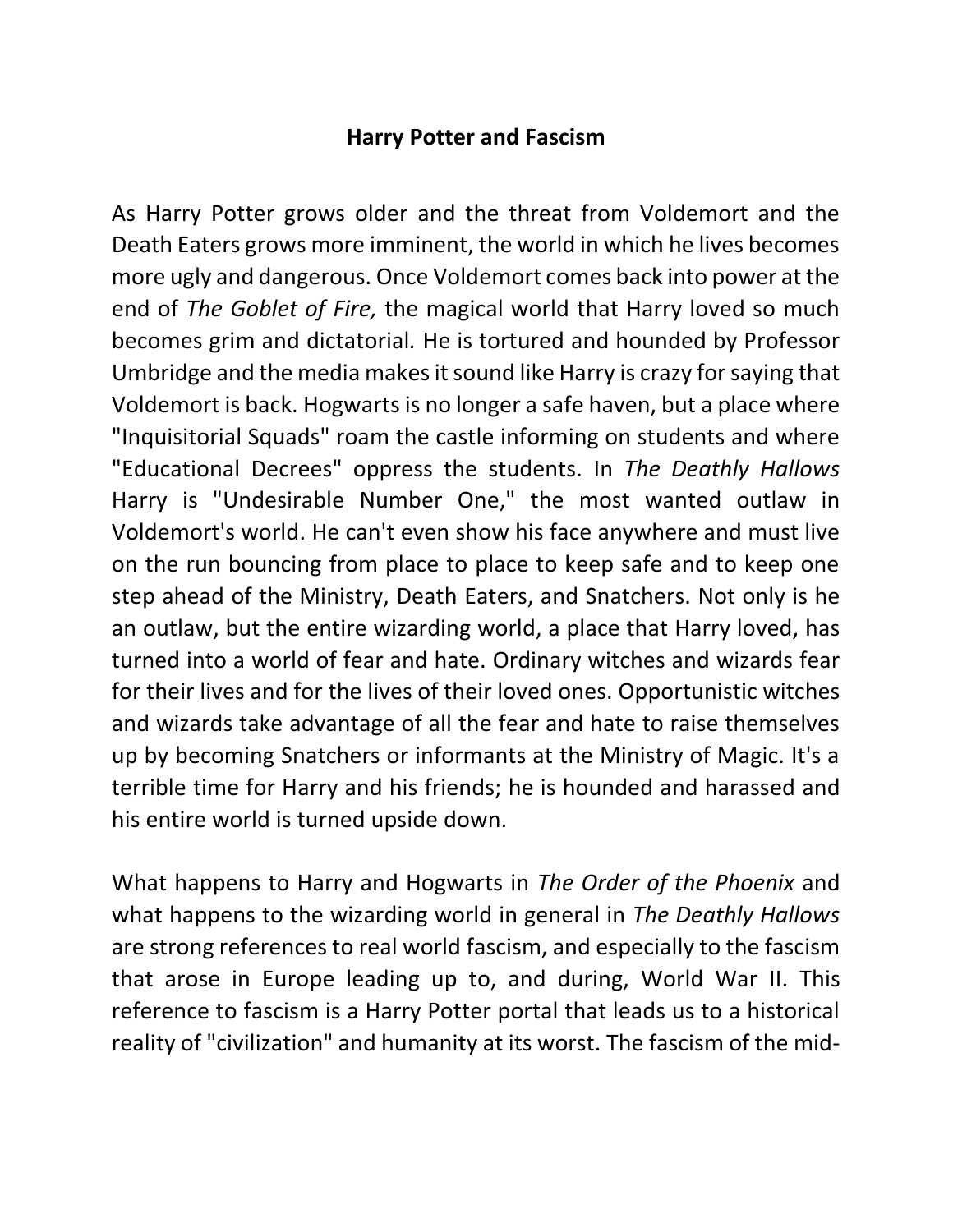20th century was a horrible reality that the Harry Potter books tap into with the takeover of Hogwarts and the takeover of the Ministry.

Now let's look at historical fascism and see how it relates to Harry and the wizarding world.

# **What is Fascism?**

Fascism is defined as: "a form of political behavior marked by obsessive preoccupation with community decline...humiliation or victimhood...in which a mass-based party of committed nationalist militants...abandons democratic liberties and pursues with...violence and without ethical or legal restraints *goals of internal cleansing and external expansion*." ("The Anatomy of Fascism," italics added).

Basically, fascism is one person or the state using violence, terror, propaganda, intimidation, and humiliation to achieve its goals, which are to be in total control and to maintain that control. People sometimes confuse fascism with dictatorships because they are similar. Fascist regimes, as we have seen them in real history, have been controlled by a strong, authoritarian leader. But fascism is a little different than a dictatorship because it uses a "mass party," meaning a party of people devoted to that leader.

Read the following description of fascism and see if you can recognize Lord Voldemort and the Death Eaters as they acted in *The Deathly Hallows*:

"What made Fascism different from earlier dictatorships was the presence of a mass party that *monopolized power through its security services* and the army and that eliminated all other parties, *using considerable violence* in the process. This new style of party was *headed*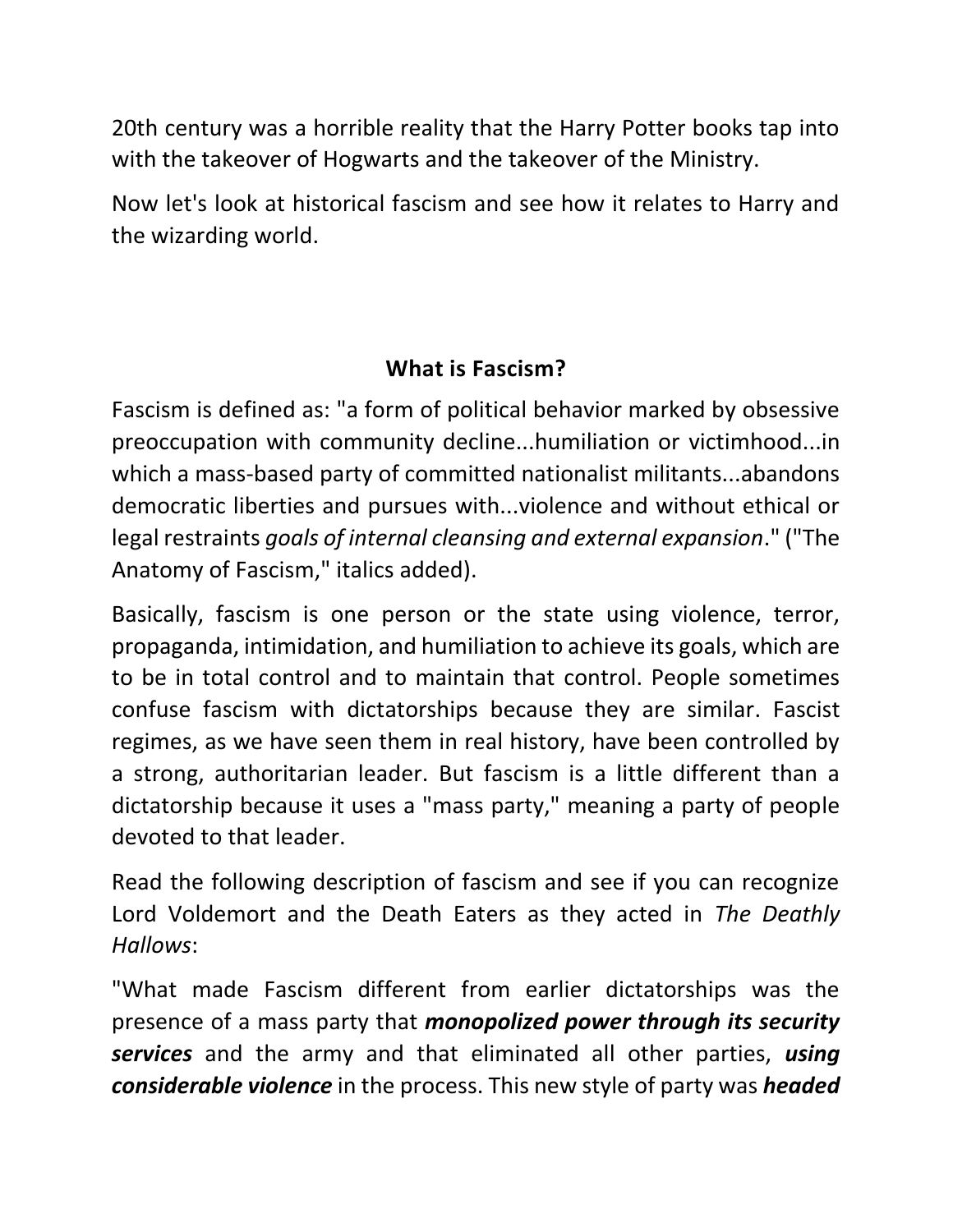*by a leader who had virtually unlimited power, was adulated by his followers and was the focus of a quasi-religious cult*. The party's doctrine became an obligatory article of faith for not only its members but all other citizens and was constantly projected by means of a *powerful propaganda machinery*." (Fascism, page 14, emphasis added).

The most well-known leader of a fascist party was Adolf Hitler. The policies that Hitler instituted in Germany during the 1930's and 40's were very similar to the ones that Lord Voldemort instituted at the Ministry of Magic in *The Deathly Hallows*.

But before Voldemort took over the Ministry of Magic, Dolores Umbridge introduced fascism into Harry's world when she became the "High Inquisitor" of Hogwarts.

# **Fascism In The Order of the Phoenix**

# *The Hearing*

Things start to go wrong for Harry, and we as readers start to feel that something is very wrong within the Ministry of Magic, when Harry is called before the Wizangamot for his "hearing." This hearing is clearly a tactic to get rid of Harry, to silence him from speaking out about Voldemort's return, and to discredit him. Cornelius Fudge does everything he can to create a situation in which Harry will be found guilty of his "crime." Fudge does not care about giving Harry a fair trial.

- Fudge changes the time and place of the hearing without giving Harry or any of his protectors the time or opportunity to regroup.
- He holds the hearing in front of the entire Wizengamot, although performing underage magic is not that big of a deal.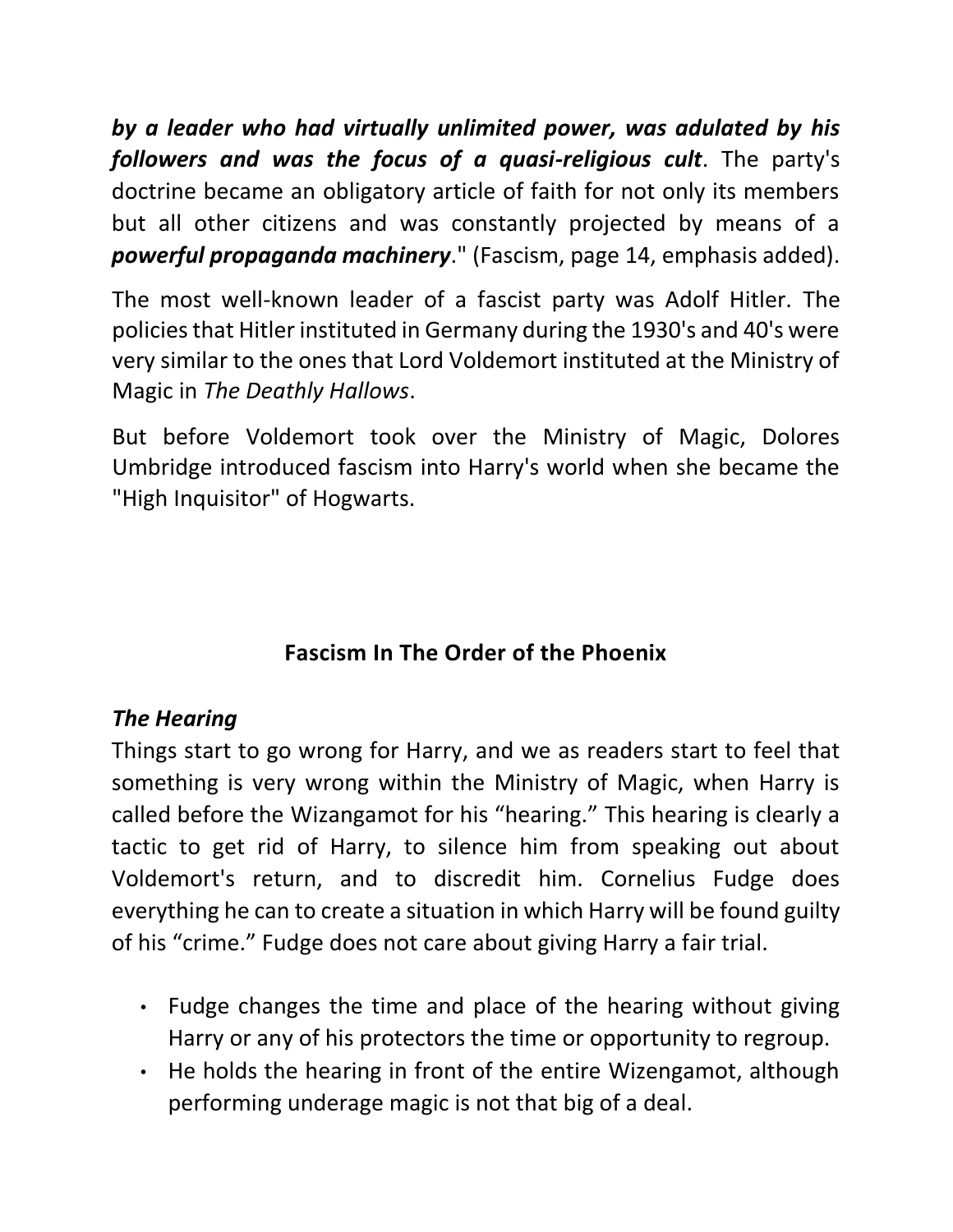• He constantly tries to rush through the hearing. He keeps saying that they don't have all day, and that he wants to hurry and get to a vote.

It is clear that Fudge wanted not to hear evidence, but to find Harry guilty. He expects the other judges to agree with him. If it weren't for Dumbledore's intervention, Harry might very well have been found guilty.

This is similar to what happened in Nazi Germany when Hitler and the Nazi party took over the courts. All judges were required to hand down judgments based on what Hitler or the party line would agree with.

Another disturbing aspect of the hearing, one consistent with facism, was what Cornelius Fudge said to Dumbledore. Dumbledore points out that Fudge, in his "*haste to ensure that the law is upheld...overlooked a few laws"* himself. Fudge then says, *"Laws can be changed"* (OOTP, 149). This sets a dangerous precedent and is one of the fundamental processes of a fascist regime—changing the laws to suit the ruling party.

### *Dolores Umbridge at Hogwarts*

At Harry's hearing, Dumbledore brings up the matter that the Ministry has no power to punish or expel students at Hogwarts. That was all to change when the Ministry decided to take over Hogwarts and control the education of the students. It did so in the person of Dolores Umbridge.

# *Umbridge: the Ministry's Toady...*

When Dolores Umbridge arrived at Hogwarts she was a tool of the Ministry of Magic. At this point the Ministry was not under the control of Voldemort, but was instead just trying to keep order and calm in the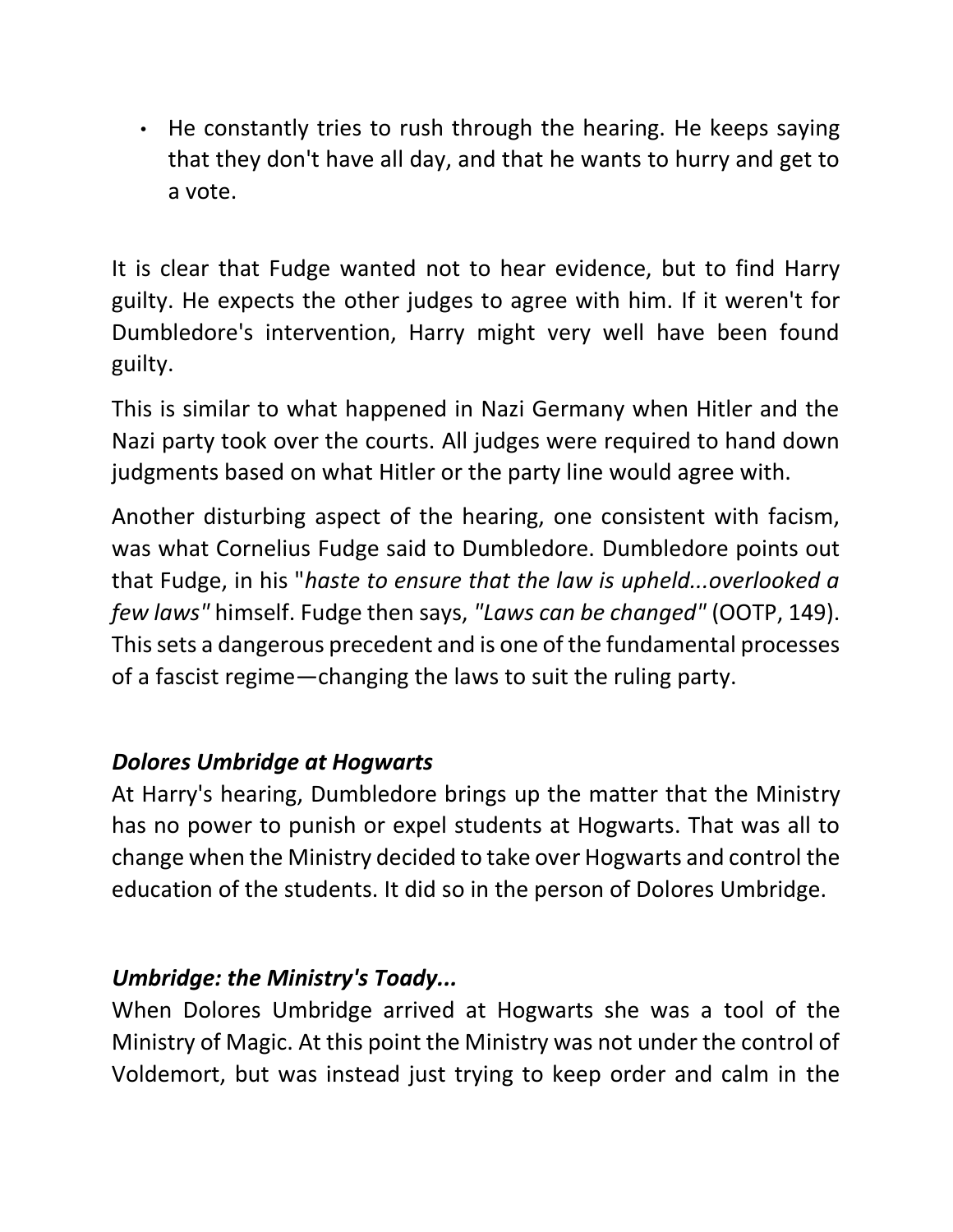wizarding world by not allowing the knowledge of Voldemort's return to become public. They did this by controlling what the *Daily Prophet* published, by making Harry look like he was crazy, and by sending Umbridge to Hogwarts to control what the students learned in Defense Against the Dark Arts. The Ministry, through Umbridge, eventually wrested control of Hogwarts from Dumbledore and then ran it like a fascist state.

This is how real-life fascist leaders often come into control of the government; by working within it to create the right conditions for a takeover, and then at the right time taking down the leadership. This was how Hitler took over control of Germany. He began his career as an elected official, but managed to manipulate his way into power.

# *Creating Distrust...*

Another thing fascist regimes do is to create an atmosphere of distrust; it creates a community where people spy and inform on one another. People are asked and even encouraged to spy on one another. In the first DADA class Umbridge tells the students, *"If someone is alarming you with fibs about reborn Dark wizards, I would like to hear about it"* (OOTP, 245). This is the first instance in which she tells the students to spy on one another and to then tell the authorities about any wrong doing.

### *And Fear*

Umbridge refuses to allow the kids to do magic in her DADA class, which is another classic fascist tactic—take away the ability of the "masses" to protect themselves: *"so we're being prevented from learning Defense Against the Dark Arts because Fudge is scared we'll use spells against the Ministry?" said Hermione, looking furious"* (OOTP, 303). That is *exactly* what Fudge, the Ministry, and Umbridge are doing. They are scared of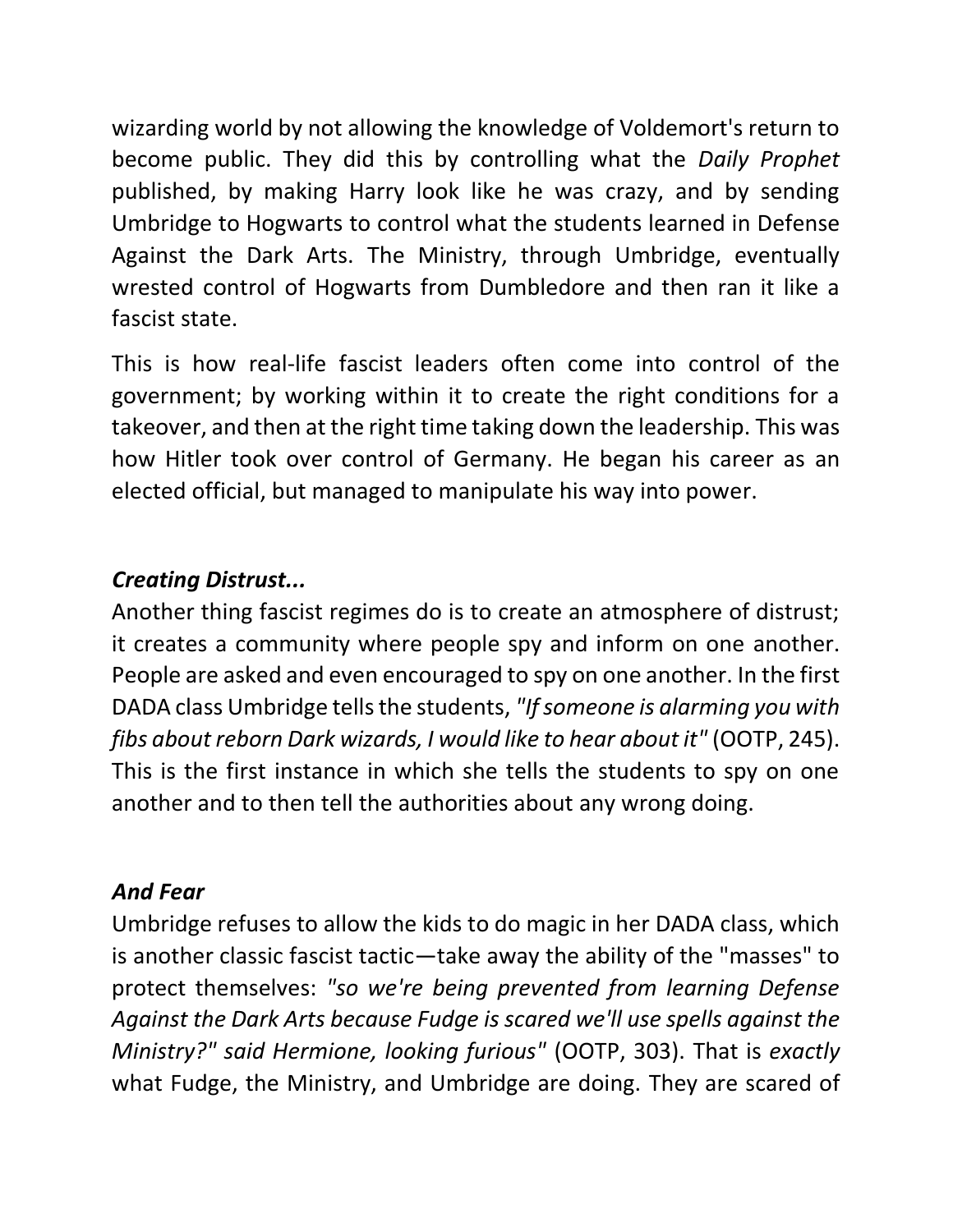Dumbledore and Harry and the power they possess to overthrow the Ministry; although neither Dumbledore nor Harry have any desire to do any such thing *at this point*. That doesn't matter because it is the *belief* that rebellion could happen that frightens the ruling party.

A fascist regime is all about fear—the ruling party fears that the people will get out of hand and take over, and so they use the threat of punishment to hold people down and keep them from doing anything. Ordinary people are afraid of the punishment, which is usually extraordinarily harsh, and that keeps them from fighting back.

# **Umbridge as High Inquisitor**

The government taking over the schools and determining who can teach and what they can teach is something all fascist states do when they take over. In Nazi Germany teachers had to be "ideologically reliable," and spies were placed in the schools to make sure that the teachers held true. Making sure teachers are "ideologically reliable" is exactly what Umbridge is doing when she is made Hogwarts High Inquisitor. She is there to provide "on the ground feedback" about what is going on at Hogwarts (spying), and she is to "inspect her fellow educators" (an informant). Before they did this the Ministry put out Educational Decree Number 22 which ensured that the Ministry could elect the headmaster post at Hogwarts if anything happened to Dumbledore. This is clearly an example of what Fudge mentioned at the hearing about changing laws; the Ministry set up a law because they know they will be using it later. They know they will be replacing Dumbledore with their toady Umbridge.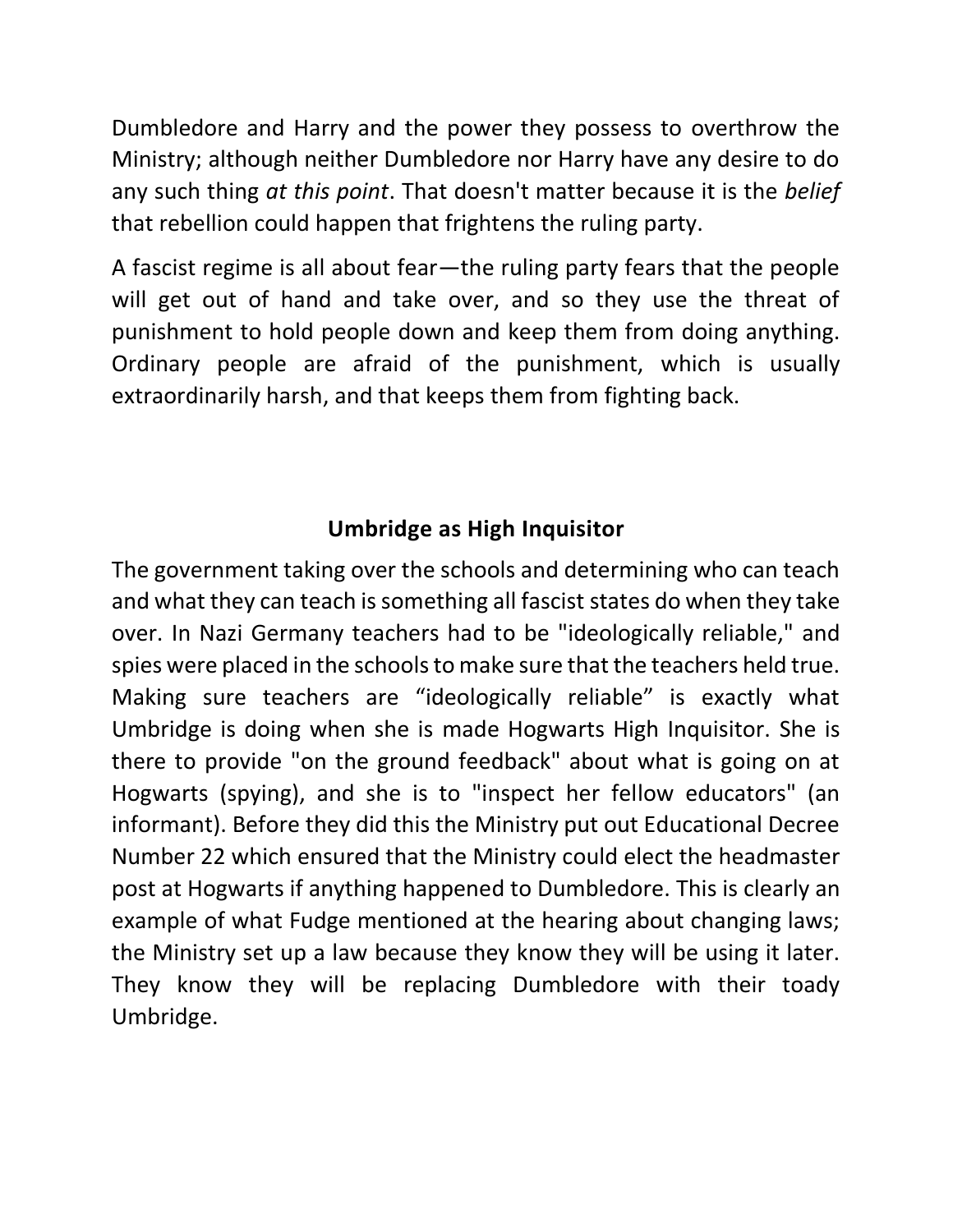The Ministry must have already had it in the works that they would be willing to change laws and rules in order to take over and change things at Hogwarts. Umbridge tips her hand that this will happen when she gives her first speech at the school, *"progress for progress's sake must be discouraged,"* and "*pruning wherever we find practices that ought to be prohibited*" (OOTP, 213-4). Once fascists are in power, they change the laws to suit their own agenda.

Once Umbridge becomes the Hogwarts High Inquisitor, she institutes many new rules and policies, all of them are fascist in nature. They are as follows:

- Educational Decree Number 24—student organizations banned. By not allowing people to organize in groups you take away their ability to fight back. People need to band together to form a resistance.
- Umbridge monitors the mail and all other forms of communication.
- Educational Decree Number 25—the High Inquisitor has "supreme authority" over students and can even override teachers. Teachers must follow the party line or risk punishment or being fired.
- Educational Decree Number 26—teachers must only teach Ministry approved information.
- Educational Decree Number 27—students are not allowed to read *The Quibbler*. This is *The Quibbler* article in which Harry spoke out about what happened on that night in the cemetery. The Ministry did not approve of this article, so Umbridge bans students from reading it. Now both the Ministry of Magic and Hogwarts are controlling the newspaper. The Ministry had been controlling it from the beginning and according to Rita Skeeter, *"Fudge is leaning on the Prophet...they won't print a story that shows Harry in a good light"* (OOTP, 567). Hitler and the Nazi party also took control of the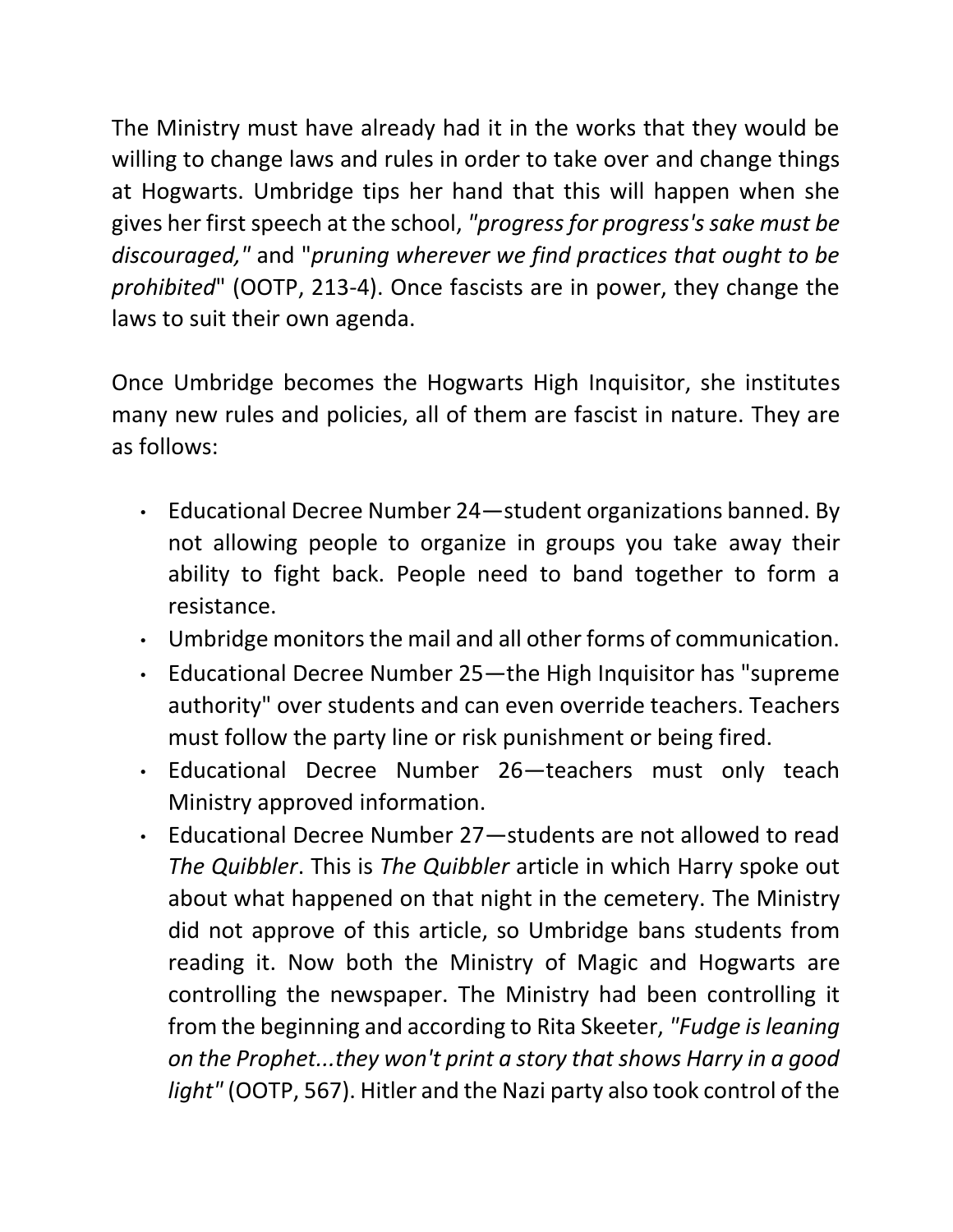media. Everything that was released had to be censored by the party. Everything was propaganda or at least, approved.

- Educational Decree Number 28—Umbridge becomes Headmistress of Hogwarts.
- Umbridge forms the Inquisitorial Squad. This is a squad of student "goons" who patrol and punish people who break rules. In Nazi Germany and in other fascist countries the ruling party used squads of young men to patrol the streets to spy on the populace and to terrorize them. These squads, the Brownshirts in Nazi Germany and the Blackshirts in fascist Italy, would show up at people's houses and beat them up or take them to jail. Everyone was terrified of these young men.
- Umbridge gives Argus Flich permission to whip Fred and George when they created the swamp in the Great Hall as a diversion for Harry. Of course, they left Hogwarts before that could happen. She uses torture and the threat of torture to frighten the students and to keep them in line.

### **Dumbledore's Army**

The interesting thing about a fascist regime is that the one thing they fear the most is what ends up happening—rebellion. All of the "decrees" and laws, spying, and goon squads are designed to put fear into the general population so that they will not do anything against the government. However, what happens is the repressive atmosphere actually *creates* rebellion. It happens at Hogwarts when Harry forms Dumbledore's Army. This never would have happened if Hogwarts had not turned into a police state. The DA only formed because of the Ministry's fear and the Ministry's fear created what they feared! As Harry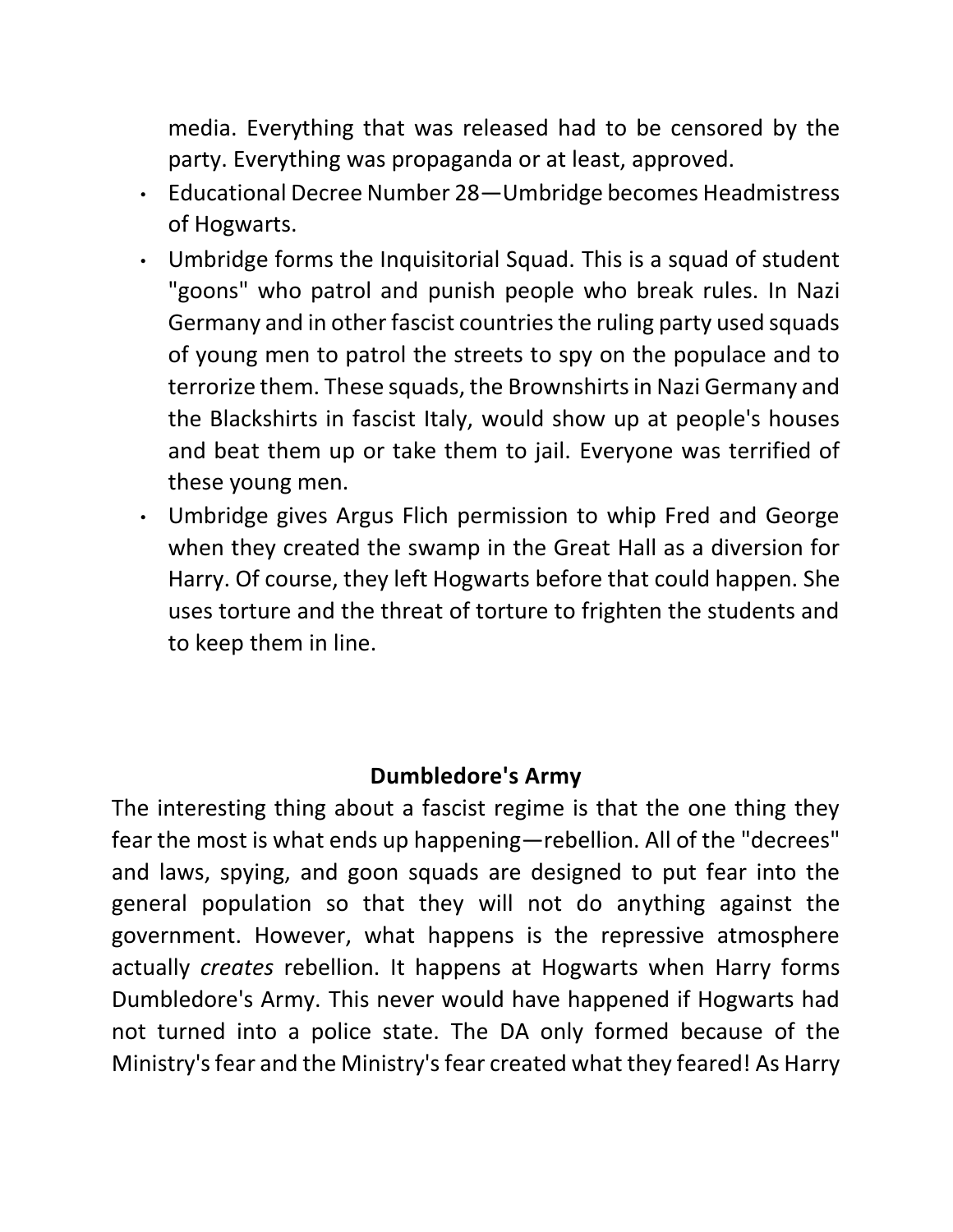realized, *"he and the D.A. were resisting her under her very nose, doing the very thing that she and the Ministry most feared..."* (OOTP, 397).

## **Fascism in The Deathly Hallows**

Everything that happened in *The Order of the Phoenix* was just a warmup to the fascist state created by Lord Voldemort in *The Deathly Hallows*. Once Voldemort comes to full power there is very little that can stop him from taking over the government, the school, and the media.

Voldemort and the Death Eaters first take over the Ministry of Magic when they kill Rufus Scrimgeour, the Minister of Magic, and put in someone who has been put under the Imperious Curse. This step is a little different than Nazi Germany, because in the real world Hitler became the public leader of the party and did not work in the background. This is actually an intelligent ploy by Voldemort because, if he does not openly declare himself the leader of the government, then no one has any proof that it was a hostile takeover. This secrecy keeps people from openly rebelling. As Lupin told Harry, Ron, and Hermione at Grimmauld Place people *"whisper. They daren't confide in each other, not knowing whom to trust; they are scared to speak out, in case their suspicions are true and their families are targeted...Remaining masked has created confusion, uncertainty, and fear"* (DH, 208). Confusion, uncertainty, and fear are the three components necessary for a fascist takeover and a fascist continuation of power.

When Voldemort takes over the wizarding world, Britain goes from being an open society, in which there is freedom of speech and press and all those freedoms that we cherish, to a closed society in which the ruling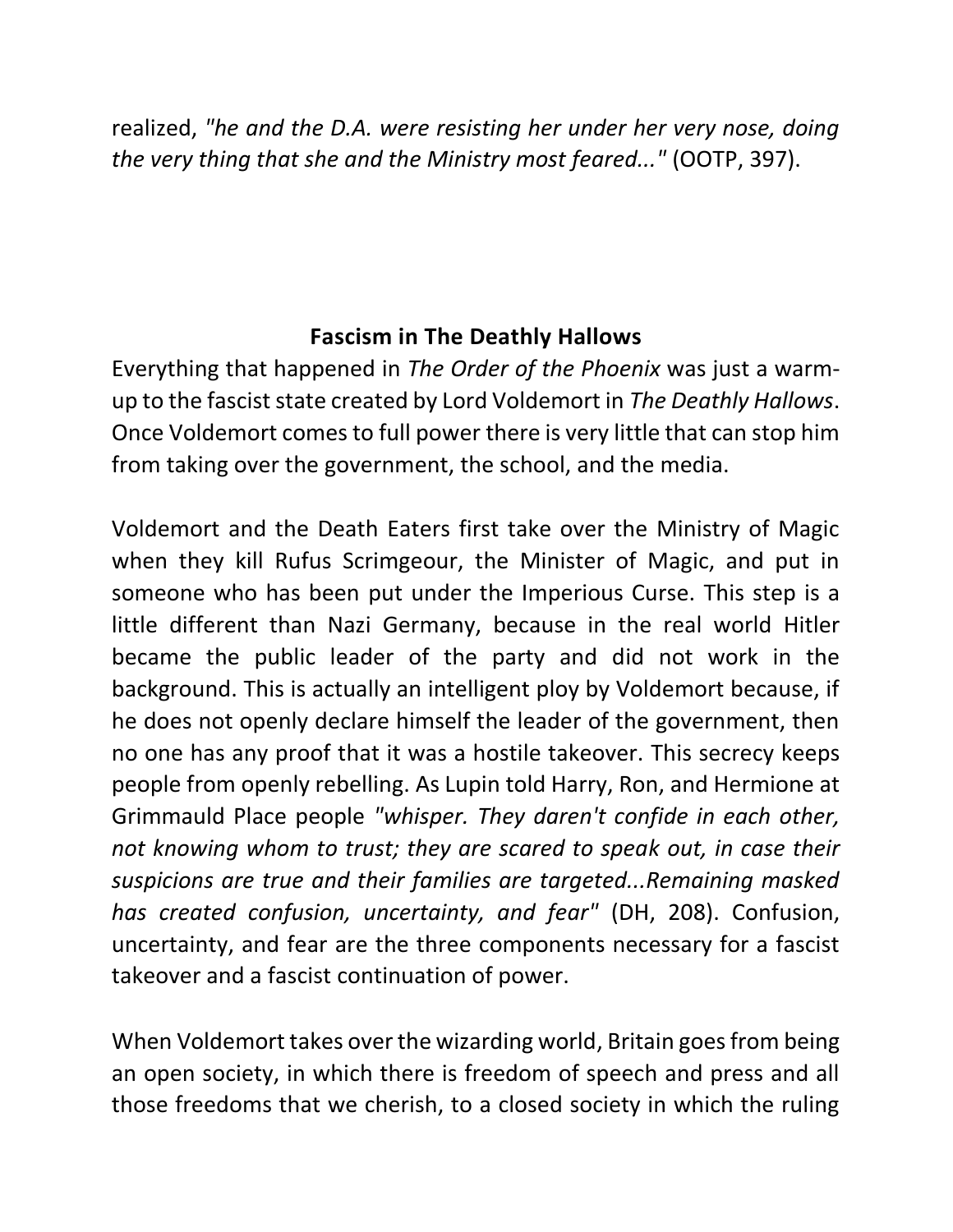party dominates everything from the schools to the media to the courts to religion. Once again, as with Hogwarts during the reign of Umbridge, the world becomes a fearful and hateful place. The fear and hate are much more widespread with the reign of Voldemort and affect many more people. Here are some of the steps Voldemort takes in turning the wizarding world into a fascist state (these steps are based on Naomi Wolf's work):

### *Takes Control of the Government*

Voldemort takes over the government, the Ministry of Magic. This is a classic fascist regime course of action. In Nazi Germany, Hitler gained control of the government and then from there he took control over the media, the schools, and the courts. As demonstrated in *The Order of the Phoenix* with the farce that was Harry's hearing, the Ministry of Magic is easily corruptible. It isn't a big step from a government and court system that try to cover up problems (like Voldemort being back) and railroad suspects (like Harry), to one completely dominated by Voldemort and his Death Eaters.

#### *Creates an Enemy*

One of the earliest and most important steps a fascist regime takes in order to control the population by fear is to *create an enemy*. In Nazi Germany it was the Jews. In Harry Potter it is the Muggles. Voldemort is clear about his intentions about the Muggles when he says, *"...we shall cut away the canker that infects us until only those of true blood remain..."* (DH, 11). The enemy he creates is anyone not of pureblood. He shows his total commitment to that by killing the Muggle Studies teacher.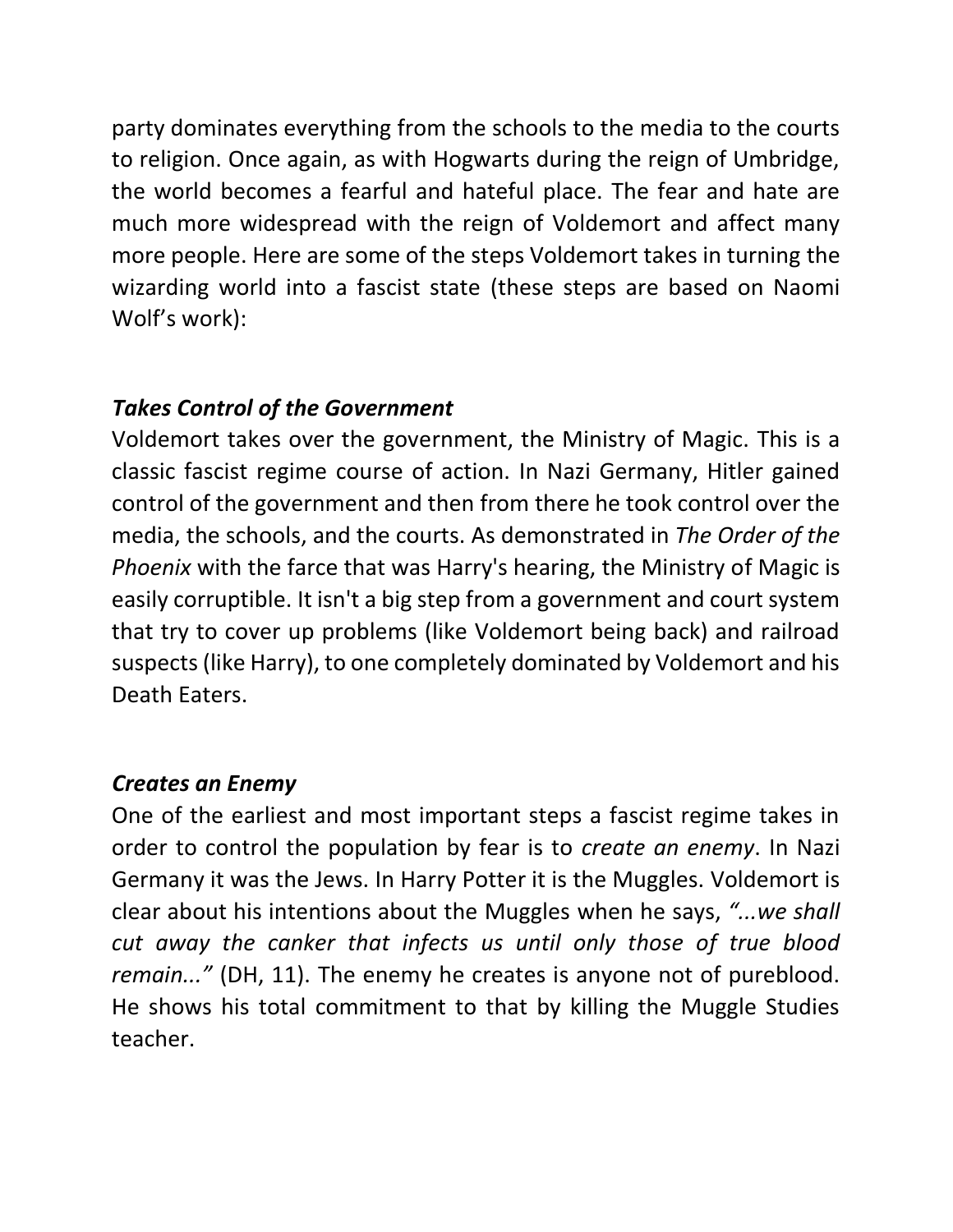Long before he came to power Hitler gave speeches and proclaimed that the Jews were the reason why Germany was suffering from economic depression. He proclaimed that the Jews were the cause for most of Germany's suffering. Hitler also went on to say that Jews were an inferior race and that only certain German "Aryans" were meant to rule. He believed in the Aryans as the "master race." In Nazi Germany, "the higher master races are called to rule, the inferior to obey, and the progress of humankind will be achieved by the *preservation of pure blood*" (25, Fascism, italics added). The Nazi's attempted to eliminate anyone who did not have "pure blood." Once they gained power they ousted anyone not of the "master race" from the government, the schools, the army, the courts, and from many other places as well.

In the book *The Diary of Anne Frank*, Anne is a young Jewish girl who witnesses and writes in her diary about the German occupation of her home in Amsterdam. This is what Anne saw happen in her own town, "Anti-Jewish decrees followed each other in quick succession. Jews must wear a yellow star, Jews must hand in their bicycles, Jews are banned from trams and are forbidden to drive. Jews are only allowed to do their shopping between three and five o'clock and then only in shops which bear the placard 'Jewish shop.' Jews must be indoors by eight o'clock and cannot even sit in their own gardens after that hour. Jews are forbidden to visit the theaters, cinemas, and other places of entertainment. Jews may not take part in public sports. Swimming baths, tennis courts, hockey fields, and other sports grounds are all prohibited to them. Jews may not visit Christians. Jews must go to Jewish schools, and many more restrictions of a similar kind" (page 4). The one thing that Hitler did that is most like Voldemort is that he required the Jews to *register*. All Jews had to register their Jewish status and most had to wear some kind of identification as well, such as a yellow band on the arm or a Star of David. They might have had to place a placard on their house.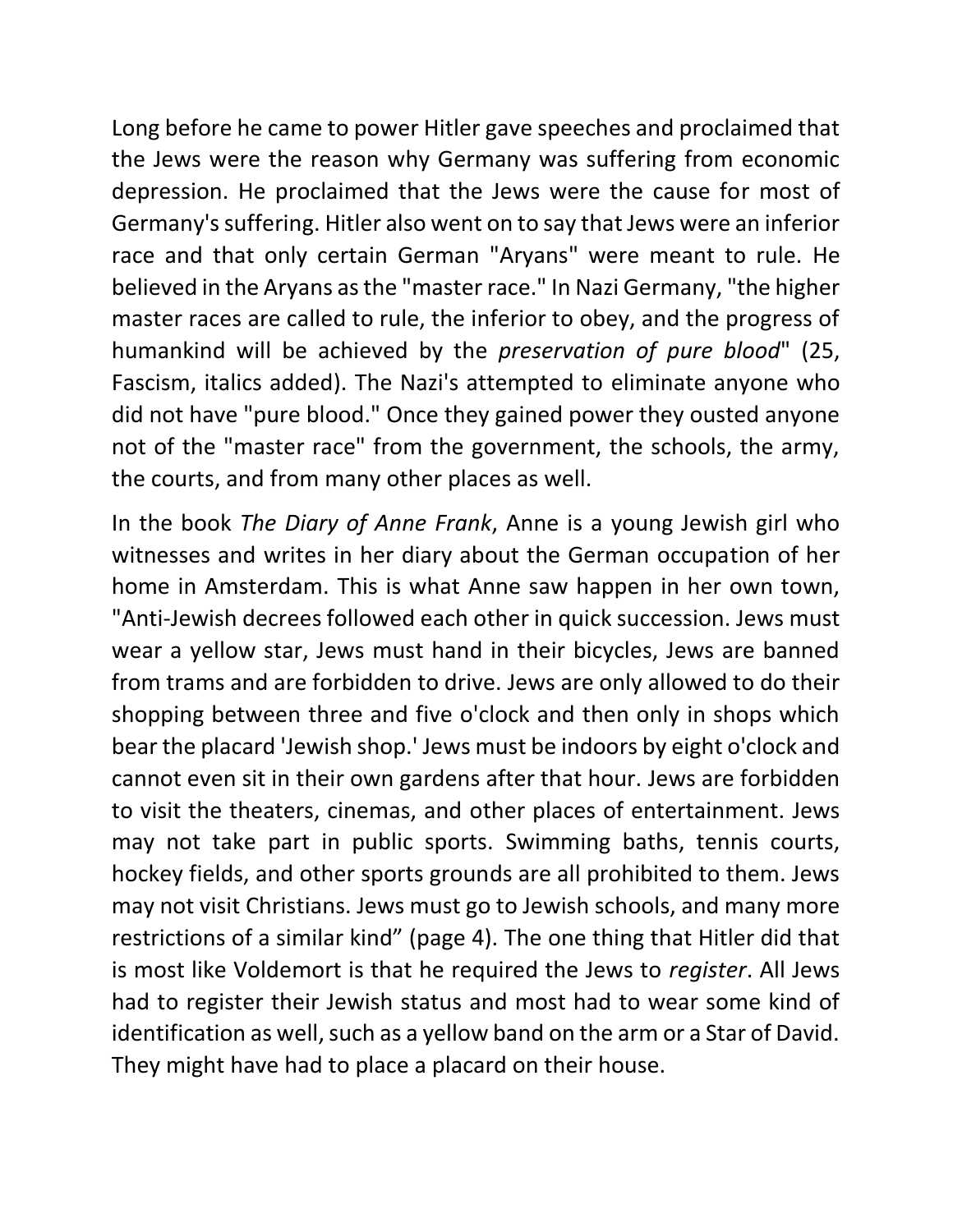*Does all of this sound familiar?* It should because it is exactly what Voldemort attempts to accomplish at the Ministry of Magic with his "Magic is Might" program. Voldemort sets up the "Muggle-born Registration Commission" which is designed to weed out witches and wizards who are Muggle-born. In order to do this he also creates a policy stating that Muggle born witches and wizards have stolen magic from proper witches and wizards. What this policy does is to create suspicion about Muggle-born witches and wizards. It also creates a reason to apprehend people and destroy their wands—a reason that may sound acceptable to the general public. When the government speaks about Muggle-born witches and wizards *stealing magic*, then the populace does not care that offenders are arrested.

If the government talks about it enough and vilifies Muggles enough (like through the school) then people won't argue about or rebel against the horrible treatment of Muggle-born witches and wizards. When Lupin tells the kids about this Ron says, *"People won't let this happen,"* and Lupin tells him, "*It* is *happening*" (DH, 209). Muggle-borns have to "register" and hand over their wands if they cannot prove any wizard blood. If you are Muggle-born and do not register, then you get put on a list and hunted by the Snatchers. The Death Eaters use the fear of the Muggle-born registration to harass people. Ron comes across this when he is impersonating a Ministry employee and Yaxley the Death Eater requests Ron do a job for him, *"...if* my *wife were accused of being a Mudblood...and the Head of the Department of Magical Law Enforcement needed a job doing, I would make it my priority to do that job...If my office is not completely dry within an hour, your wife's Blood Status will be in even graver doubt than it is now"* (DH, 244). The threat is clear. Either do what we tell you to do or you will be punished by having your Blood Status changed.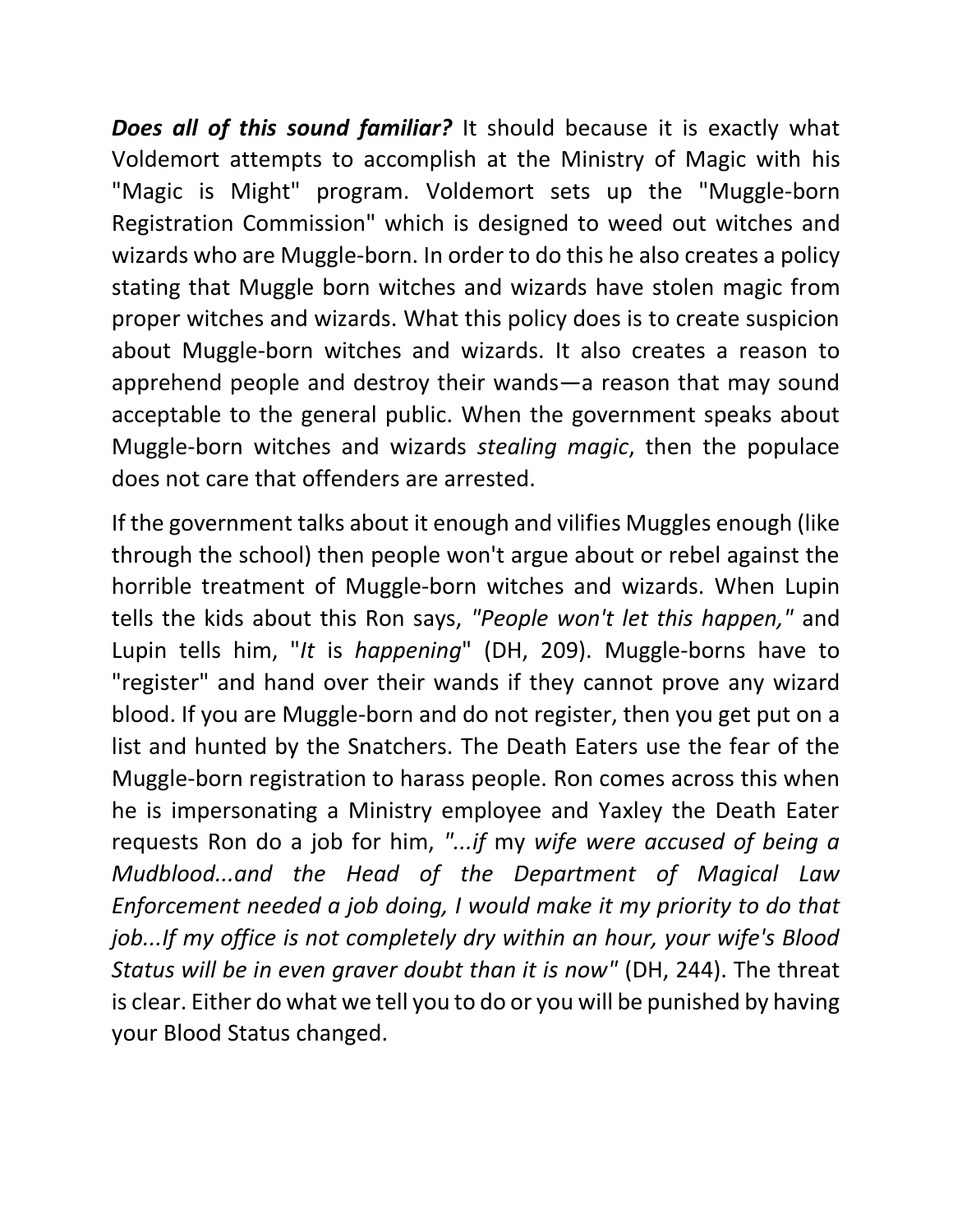Another horrible aspect of Voldemort's take-over, and something the Nazi's did as well, was their "research." The Nazi's performed some horrific research on people they did not like. They did everything from taking the measurements of people's heads to finding out how they would die if exposed to certain elements. By claiming they were doing "research," the Nazi's were able to not only do some cruel things to people, but were able to claim there were hard scientific facts to back up their oppression. Lord Voldemort does the same thing with Muggles. Hermione learns in the Daily Prophet that the *"Ministry of Magic is undertaking a survey of so-called 'Muggle-borns,' the better to understand how they came to possess magical secrets. Recent research undertaken by the Department of Mysteries..."* (DH, 209). Research and surveys all sound so reasonable and rational. It's just one way to create an enemy and to make it look like the fascist regime is doing the right thing, even though what they are doing is terrible and wrong.

Voldemort creates an enemy from within and that distracts people and terrorizes people so they do not have the energy or courage to fight back against *him*. The people just end up putting their heads down and doing whatever it takes to protect themselves and their families.

#### *Takes Control of the Media*

The media, too, is under the control of the Ministry. Like the courts, the *Daily Prophet* was already shown to be corruptible and swayed by the Ministry. In *The Order of the Phoenix,* the paper wrote articles to make Harry look crazy, so no one would believe him when he said that Voldemort was back. This was done at the behest of the Ministry of Magic. The media was further compromised when articles about the competence and reliability of Dumbledore started coming out. This was a clear attack on Dumbledore's character and a way for the government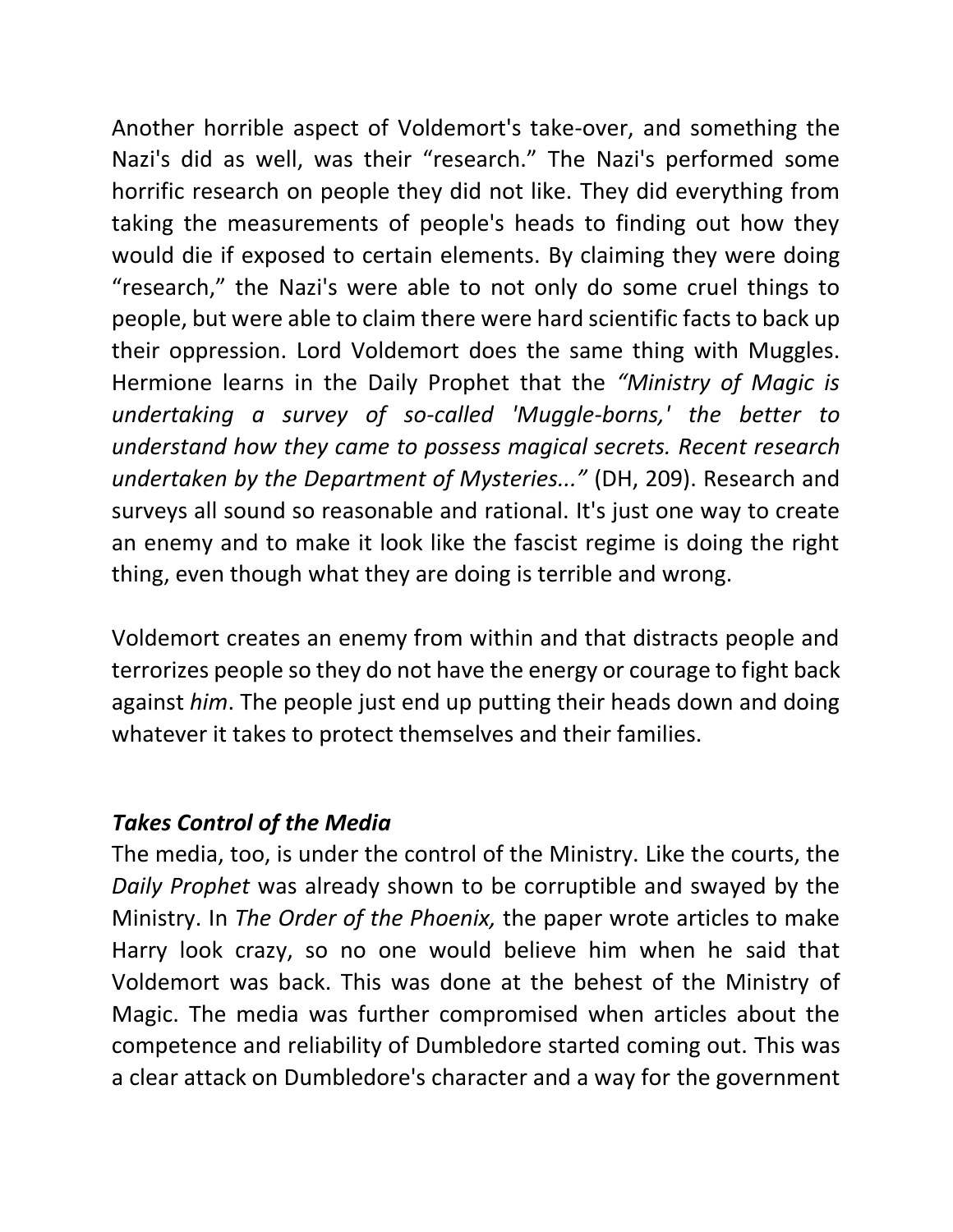to malign him. Dumbledore was considered the greatest wizard of his age and Voldemort's greatest rival. Once he was in power, Voldemort could not have people still believing in Dumbledore, because that would diminish his own power. Voldemort needed to be the most powerful and most feared wizard of all time. He had to show his greatness and to do that he needed to diminish the greatness of Dumbledore. He did that by making it look like Dumbledore was involved in killing his sister and by attempting to convince people that Dumbledore really didn't care about Muggles.

#### *Gets Rid of Dissidents*

Another step that a fascist regime takes that Voldemort also took was to get rid of dissidents (people who disagree with the party line) and political rivals. Harry was the main rival and dissident and Voldemort forced Harry to go underground (which is one of the things that happens to dissidents if they survive). In the ruling parties mind, Harry became "Undesirable Number 1" for killing Albus Dumbledore, not because Lord Voldemort just wanted to get rid him. In a fascist regime the ruling party always comes up with some kind of reasonable excuse for wanting to arrest someone, even if that person is completely innocent. The real reason is that the person does not agree with the party line and is willing to speak up about it. The government has to get rid of people like that. If the person is set up as a criminal and dangerous, then the general public will be glad when he is caught and arrested. Since they have already been primed to be afraid to speak up for fear of what would happen to them, they will not say anything or question why Harry Potter, the "Boy Who Lived," is now an Undesirable.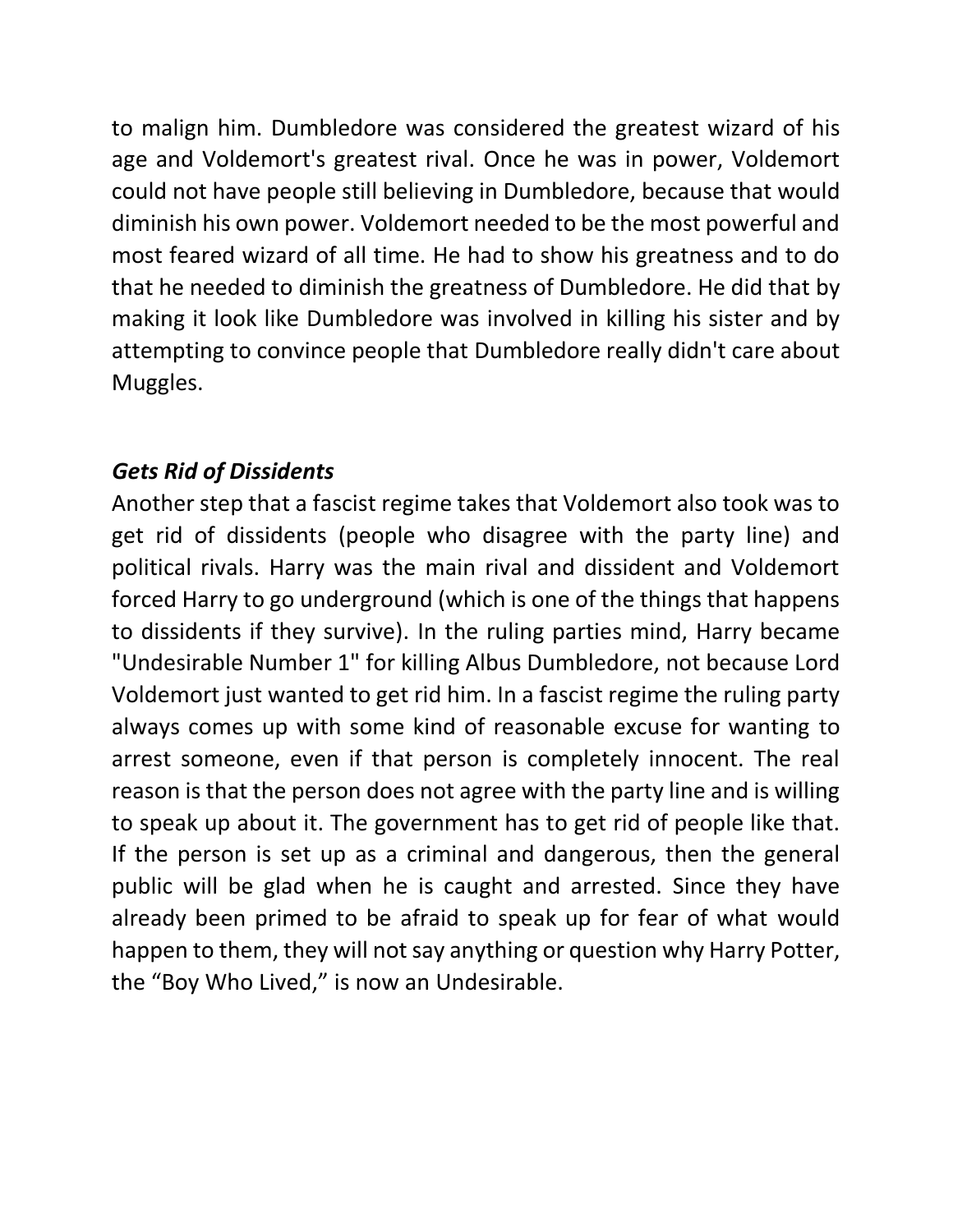### *Creates a Goon Squad*

This goes hand in hand with getting rid of dissidents in two ways. One, the goons are responsible for catching undesirables, and two, they frighten the people into complying with whatever the government sets up. Voldemort's Death Eaters are the foremost goon squad in that they strike terror into anyone dealing with them. People are afraid of the Death Eaters just because they are Death Eaters. Just having a Death Eater talk to you, as Yaxley did with Ron when he impersonated the worker from the Ministry, is enough to frighten a person. When the Death Eaters leave a skull in the air after attacking someone they are instilling fear in people, a fear that inhibits any further rebellion. The Death Eaters were more than just a bunch of thugs though, they were also placed into positions of power within the Ministry and at Hogwarts. But even at the Ministry they create fear in people as is evident when Harry, Ron, and Hermione first infiltrate it and Yaxley approaches them, *"The Ministry workers beside them fell silent, their eyes downcast. Harry could feel the fear rippling through them"* (DH, 243)*.*

The Death Eaters are very much like the Nazi Germany Secret Service (SS). Members of the SS were in positions of high power and people were terrified of having to talk to an SS officer or coming up against them in any way. Their brand of terror was systematic, militaristic, and backed with a high degree of power because of intimacy with the leader of the party. For the Death Eaters it was Lord Voldemort and for the SS it was an intimacy with Hitler.

The Snatchers are another band of goons who travel around terrorizing people. The Snatchers are a step down from Death Eaters. They are not as intelligent or as skilled at magic. However, they are cruel and hungry for the approval of the Death Eaters and Lord Voldemort. The Snatchers are responsible for finding Muggle-born witches and wizards and "blood traitors." They are also drawn to the site whenever a witch or wizard says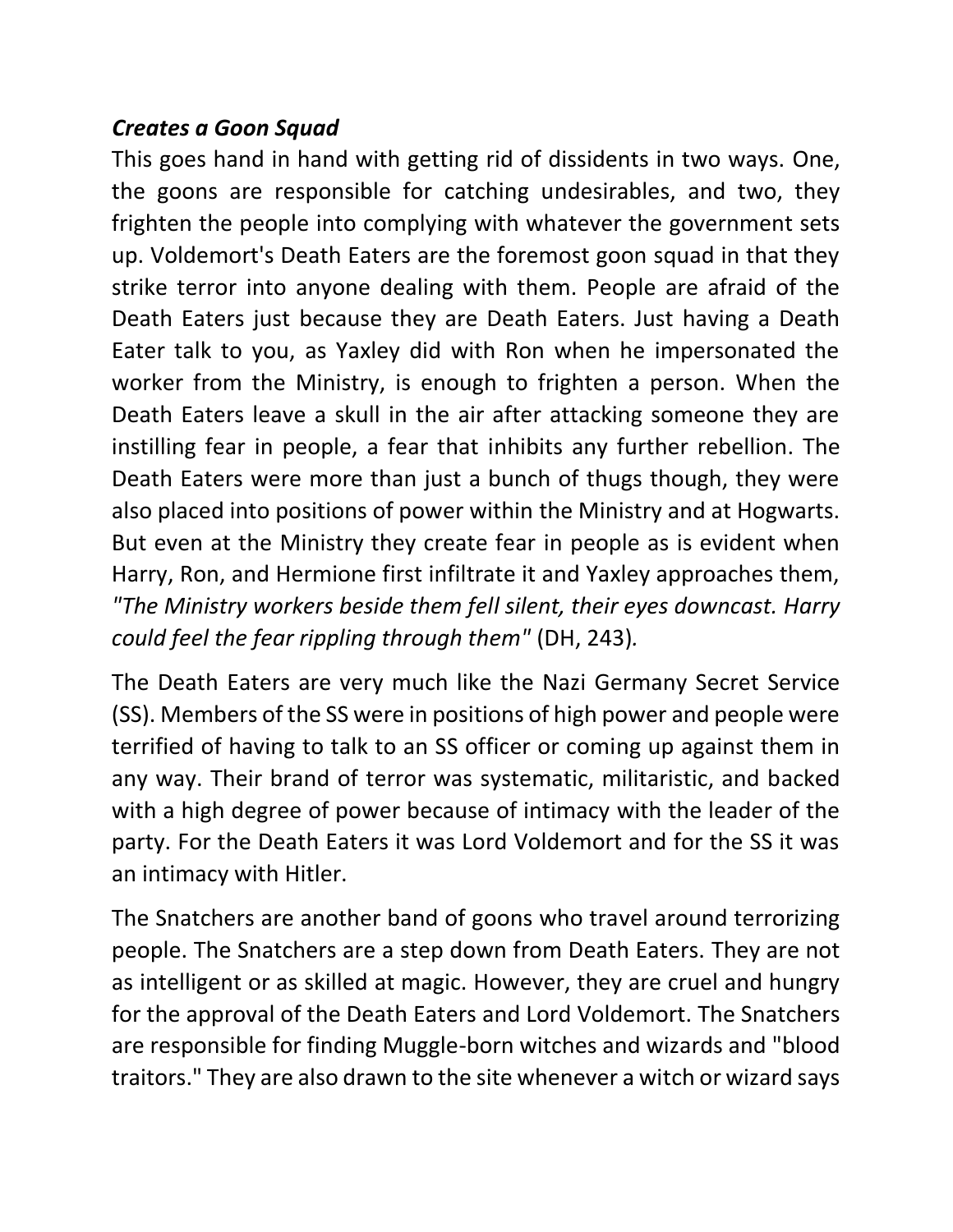"Voldemort." This is also a way to get rid of dissidents, because Lord Voldemort knows that anyone brave enough to say Voldemort will either be a member of the Order of the Phoenix or Harry.

The Nazi's in Germany and the fascists in Italy used similar kinds of goon squads to great effect, the Nazi's Brownshirts, a group of young men who would terrorize the public and the Italian Blackshirts. Both would roam the country spying and informing on people and beating up anyone who was suspected of not toeing the party line. People were terrified of both groups of young goons, just like people are afraid of the Snatchers.

## *Takes Over the Schools*

We've already seen this in *The Order of the Phoenix* when the Ministry interfered at Hogwarts, even forcing Dumbledore to leave and supplanting him with a Ministry approved Headmistress in Professor Umbridge. Lord Voldemort gained control of Hogwarts again in *The Deathly Hallows*. He appointed Professor Snape as the Headmaster, and created posts for Alecto and Amycus Carrrow, two known Death Eaters. As Neville says, *"it's not really like Hogwarts anymore*," because the Carrows teach Dark Arts rather than Defense *Against* the Dark Arts and Muggle Studies is now the study of how subhuman Muggles are. Students are tortured and imprisoned under the Carrows' leadership and anyone who disobeys is severely punished. Neville, Ginny, Luna, and all the members of Dumbledore's Army are abused and tortured. The Carrows even allow students to torture other students by using the Cruciatus Curse on them when they speak out. All of the students loyal to Harry and Dumbledore eventually have to flee in fear for their lives or the lives of their loved ones. However, school at Hogwarts became compulsory for all witches and wizards under Voldemort's reign. In this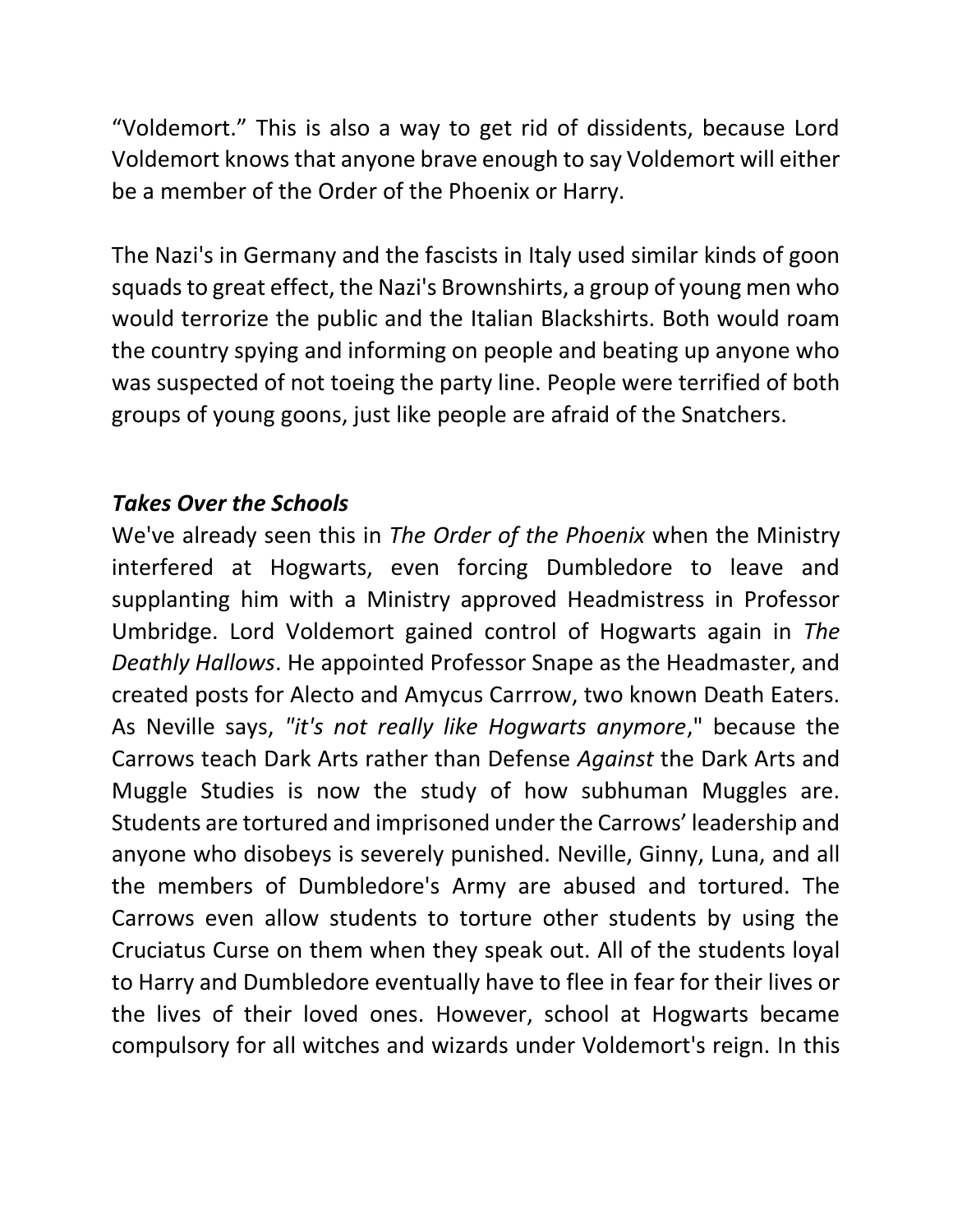way he could make sure they were being taught exactly what he wanted them to learn.

In Nazi Germany school was compulsory and Nazi's were the only teachers. The Nazi's made school compulsory so they could brainwash the children into believing whatever the Nazi party claimed. Controlling the school is not only a way to inculcate young people with the propaganda of the ruling party, but also a way to weed out "undesirables" like Muggle-borns. Students at Hogwarts have to give a Blood Status proving they are of wizard descent before attending Hogwarts. As we saw with Anne Frank, Jews in Nazi Germany were not allowed to attend schools with other Germans. They had to attend their own Jewish schools.

One thing Voldemort did that is very similar to what happened in Nazi Germany was to turn Muggle Studies into a study of how Muggles are inferior to witches and wizards. Alecto Carrow teaches Muggle Studies and in the class she tells them how *"Muggles are like animals, stupid and dirty, and how they drove wizards into hiding by being vicious toward them, and how the natural order is being reestablished"* (DH, 574). In Nazi Germany Hitler took over the schools and taught similar things to students about the Jews. The Nazi propaganda taught in schools was called "racial science" and said that only certain people were good and healthy. The Nazi's taught that the Jews were racially inferior. Anyone not agreeing with this propaganda, whether teacher or student, was punished. Voldemort did this too, and went so far as to kill the Muggle Studies teacher who taught that Muggles, "are not so different" from wizards. Voldemort did not agree with this line of reasoning, and so the teacher was killed.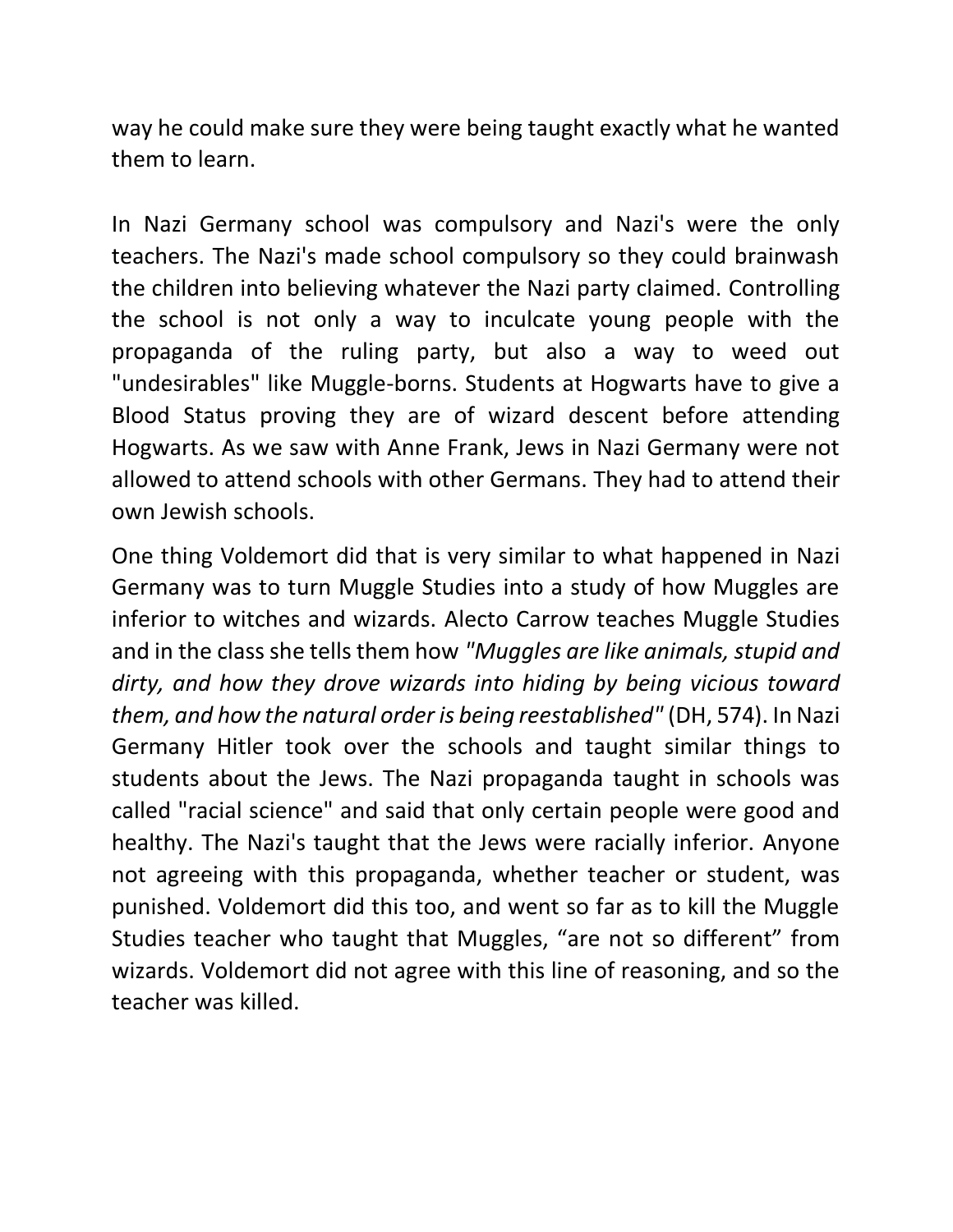## *A New World*

Fascist leaders often talk about creating a new world (that they rule, of course), which will be better for everyone. They create in their minds the idea of a perfect world and then do whatever it takes to make it happen, no matter the cost or who it hurts. These leaders see themselves as the good guys. That is what happened in Nazi Germany. Hitler and the Nazi's wanted to create a world in which they, and people who looked like them, ruled supreme. It did not matter to them that they hurt and killed millions of other people. In their minds, it was all part of creating this new world.

Lord Voldemort's regime is the same. He wants to create what he thinks is the perfect world —one in which pure-blood witches and wizards rule and Muggles are cast down into subservient positions, if not killed outright. The statue in the atrium at the Ministry of Magic is a good example of what Voldemort's new world would look like, *"a witch and a wizard sitting on ornately carved thrones"* but upon closer inspection the carvings on the thrones *"were actually mounds of carved human: hundreds and hundreds of naked bodies, men, women, and children, all with rather stupid, ugly faces, twisted and pressed together to support the weight of the handsomely robed wizards"* (DH, 242). After the Battle of Hogwarts, Voldemort tells everyone who had fought against him that if they lay down their wands they can join him *"in the new world we shall build together"* (DH, 729). Voldemort clearly believes that this "new world" in which pure-blood witches and wizards reign over "mudbloods" and Muggles is the perfect world.

With a fascist takeover you have a ruling party that controls every aspect of the lives of the people, from what laws are in effect, to what kind of "blood" is acceptable. You have a population governed and regulated by fear and a ruling party that rules by terrorizing the people. It's an ugly,